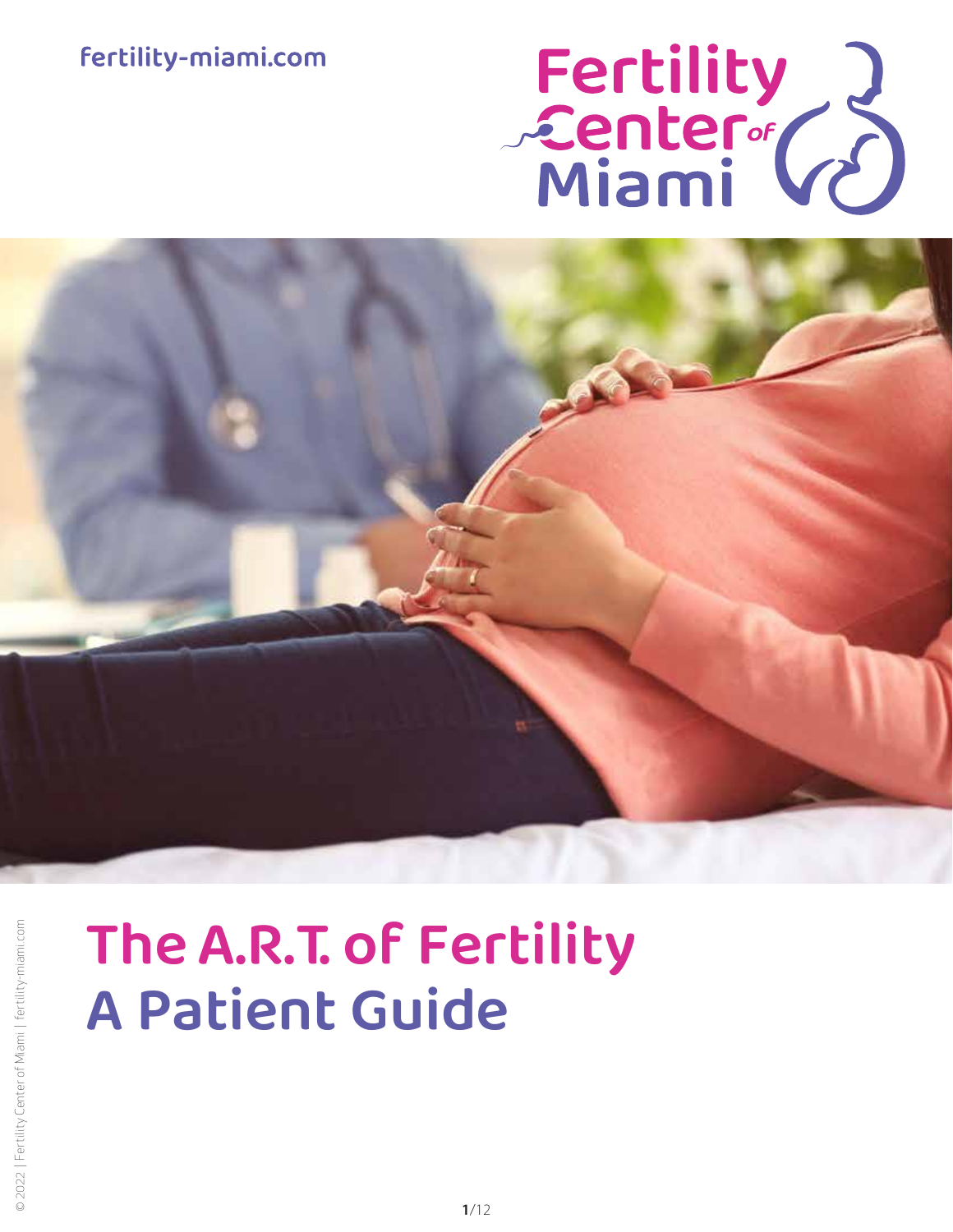

The physicians and staff of the Fertility Center of Miami understand how overwhelming and complex Assisted Reproductive Technology (ART) can be to patients. The purpose of this booklet is to familiarize you with the In-Vitro-Fertilization (IVF) process.

This booklet will discuss the following topics:

- Pre-cycle screening
- In-vitro Fertilization:
- 1. Follicular Recruitment
- 2. Oocyte harvesting or egg retrieval
- 3. Fertilization and Incubation
- 4. Embryo transfer
- What is ICSI?
- What are blastocysts?
- What is TESA/PESA?
- What is Assisted Hatching?
- Potential complications of IVF
- Embryo cryopreservation
- Frozen embryo transfer:
- 1. Maturation of endometrial lining
- 2. Thawing of cryopreserved embryos
- 3. Embryo transfer
- Post pregnancy treatment
- Potential complications
- What is selective reduction?
- Pregnancy rates

Following your physician's consult you were given this guide to learn about IVF and a package of consents for IVF treatment. Once the pre-cycle screening is completed, you will meet with a nurse that will coordinate your particular IVF cycle and give you an opportunity to ask questions regarding this guide and the consents. Please bring the consents for treatment so that you may sign them at the time of the nursing consult.

Our staff is always happy to meet with patients to discuss new issues and answer further questions and concerns.

# Pre-cycle Screening

The pre-cycle evaluation is an essential part of the IVF process that can identify factors which may contribute to a poor outcome. All testing on both members of the couple must be completed in preparation for a cycle of treatment. Once the screening is completed, you will meet with your physician to discuss the results and their impact on treatment. The following is a list of the basic evaluation:

| <b>Female Testing</b>                                                           | <b>Male Testing</b>        |
|---------------------------------------------------------------------------------|----------------------------|
| HIV I and II antibody                                                           | HIV I and II antibody      |
| Hepatitis panel                                                                 | Hepatitis panel            |
| <b>RPR</b>                                                                      | <b>RPR</b>                 |
| Varicella antibodies                                                            | Semen Analysis             |
| Rubella antibodies                                                              | Anti-sperm Antibody        |
| FSH, LH, and Estradiol on the 3rd day of menses                                 | <b>Cystic Fibrosis</b>     |
| Cystic Fibrosis                                                                 | Hemoglobin electrophoresis |
| Hemoglobin electrophoresis                                                      |                            |
| Hysteroscopy or Hysterosalpingogram                                             |                            |
| Cervical cultures: Gonorrhea, Chlamydia, Ureaplasma,<br>Mycoplasma, and routine |                            |
| Blood group and Rh factor                                                       |                            |
| Complete blood count and Chemistry panel                                        |                            |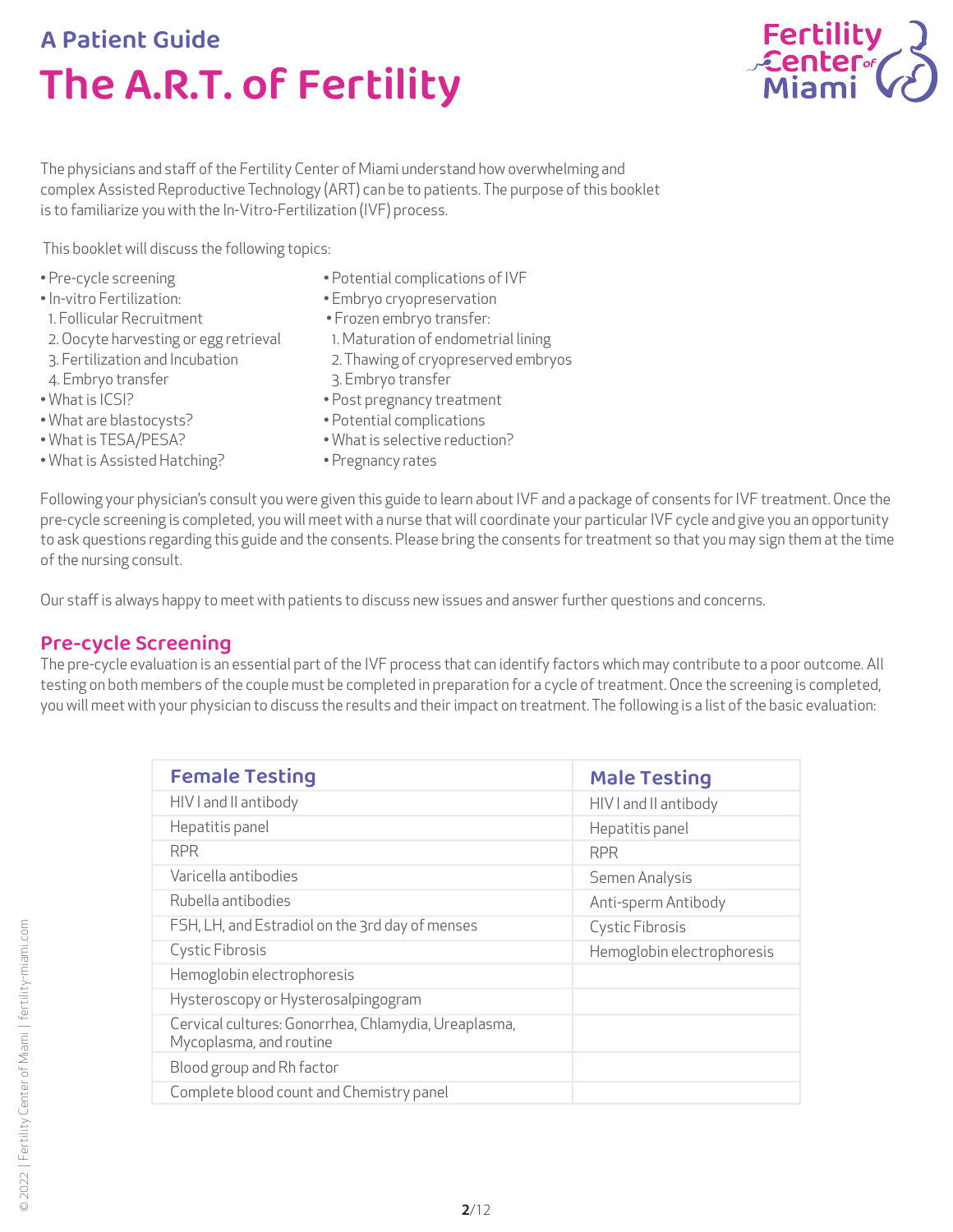

# WHAT IS IVF?

An understanding of natural conception is important in order to understand in-vitro-fertilization (IVF). Normally, a woman will produce one egg (oocyte) each month. The egg is released from the ovary at the time of ovulation and transported to the fallopian tube. Usually, it is in the fallopian tube that it will encounter sperm and be fertilized. The fertilized egg develops into an embryo that will travel to the uterus (womb) where it attaches and grows.

In IVF, the egg is collected directly from the ovary before ovulation and is fertilized with sperm in the laboratory. The fertilized egg is incubated for a period of 3 to 5 days. The resulting embryo is then transferred into the uterus passing through a small canal, called the cervix, which can be accessed through the vagina.

How is IVF performed? The following are step by step descriptions of the IVF process.

# 1. Follicular Recruitment

A harvest of several mature eggs is needed in order to perform IVF. When naturally a woman would produce only one egg monthly, the use of gonadotropins (fertility hormones) make possible an increased production of eggs. This translates into higher fertilization and pregnancy rates.

### Down-regulation

In order to begin the egg production (follicular recruitment) the pituitary gland, which controls the ovary, must be "quieted", so as not to "interfere" with the fertility hormones. There are two types of medications used for this purpose: Lupron (Gonadotropin-Releasing Hormone agonist) and Ganirelix Acetate (GnRH antagonists).

### Lupron

Lupron is an injectable drug that creates this state of suppression, medically termed "down-regulation". Lupron's immediate action is to stimulate the pituitary gland to release hormones that regulate the ovary, called follicle stimulating hormone (FSH) and luteinizing hormone (LH). With continued use of Lupron, the pituitary exhausts itself and a state of suppression is created.

Patients start daily injections of Lupron about 7 to 10 days before their expected period. To avoid an unexpected pregnancy while taking Lupron, it is very important to abstain from intercourse or use protection the month before starting medications. Often times the physician will prescribe oral contraceptive pills to be taken the same month that Lupron is started in order to avoid an inadvertent pregnancy.

Depending on the stimulation technique that is best for you, the physician may begin Lupron on a different day ("Flare up" protocol) or prescribe a different dosage of Lupron (Microdose Lupron). In all cases, Lupron is continued daily in conjunction with gonadotropins until the follicular recruitment phase is over.

### GnRH antagonists

An alternative method of down-regulation involves the use of GnRH antagonists (Ganirelix Acetate). Shortly after the initial injection of Ganirelix Acetate, a state of down-regulation is immediately achieved, in contrast with Lupron which takes several days to produce this effect. Therefore, GnRH antagonists are started after initiating stimulation of the ovaries with fertility hormones, rather than prior to menses. GnRH antagonists block the potential premature release of LH, which precipitates ovulation, thus allowing the gonadotropins to continue to stimulate the follicles to grow. Often, an oral contraceptive is utilized in the month prior to initiating a GnRH antagonist.

# Follicular Recruitment and Monitoring

The cycle of IVF treatment begins with the onset of the menstrual flow. Patients attend the office for a baseline ultrasound and blood work. The ultrasound evaluation ensures the absence of cysts in the ovaries, and the blood work verifies low levels of the hormone estradiol. These results indicate to the physician that the patient is down-regulated.

Eggs develop within a small sac of fluid within the ovary, called a follicle. While eggs are so small that cannot be seen without a microscope, follicles are easily visualized with the use of ultrasound imaging. Once down-regulation is verified, daily injections of gonadotropins (fertility hormones) will begin in order to recruit follicles and stimulate their growth. Gonadotropins can contain a pure form of Follicle Stimulating Hormone (FSH) or a mixture of FSH and Luteinizing Hormone (LH). Examples of FSH only gonadotropins are Follistim and Gonal-F,and examples of mixed preparations are Repronex and Menopur. Follicles respond to FSH by growing and producing the hormone estradiol. Typically, patients use daily injections of gonadotropins for approximately 8 to 12 days.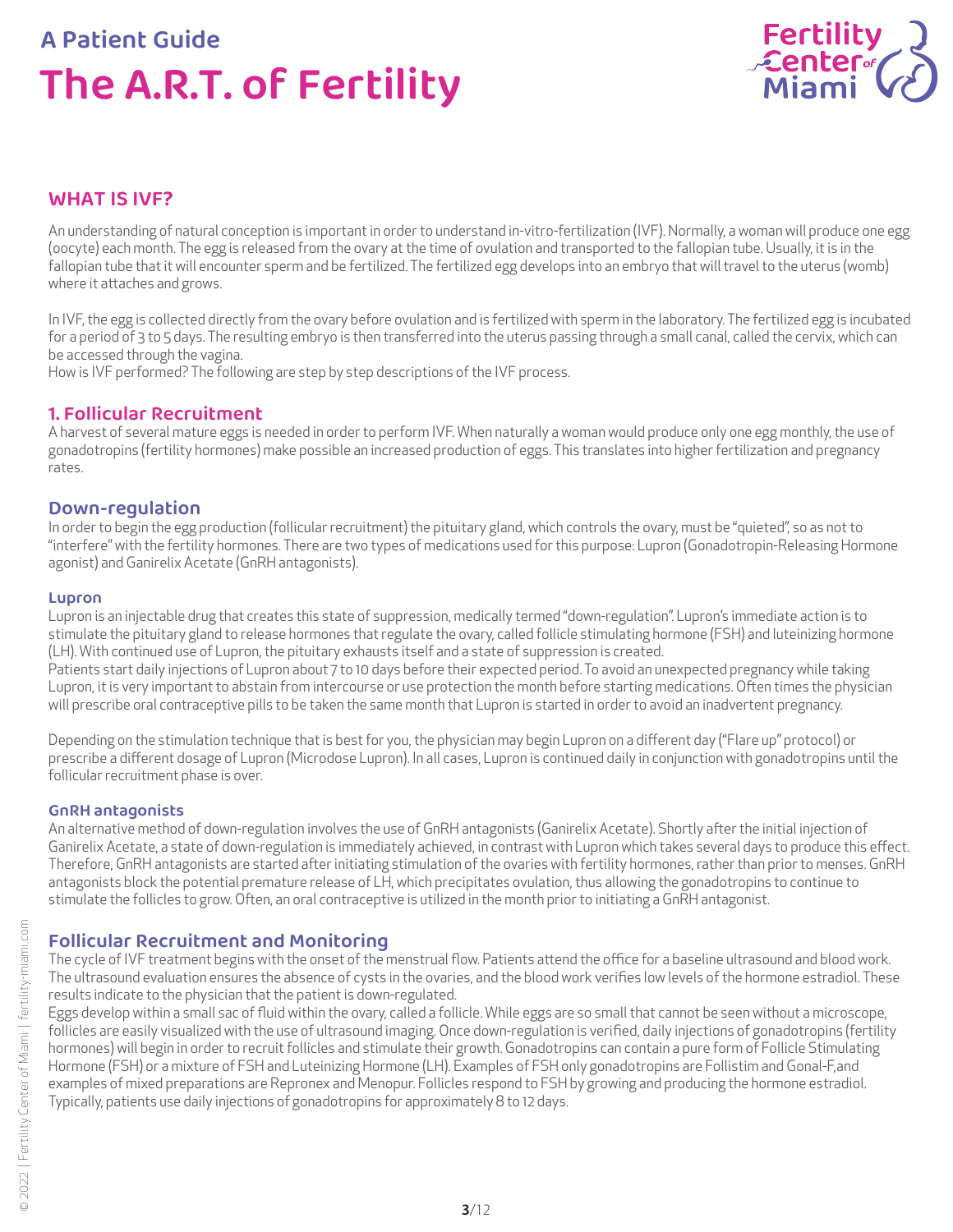The goal of fertility drugs is to recruit as optimal a number of eggs as possible without over-stimulation of the ovaries. Therefore, careful monitoring of the patient's response to the medications is required. Monitoring involves ultrasounds performed through the vagina to visualize the number and size of the follicles. Blood is also drawn to assess the level of estradiol. This information allows the physician to modify the medication dosage, if needed, and to determine the extent of stimulation. Such monitoring visits start on the fourth or fih day of gonadotropin injections, and continue throughout the course of medications. Common side effects of Lupron, antagonists, and gonadotropins that patients may experience are listed below:

| <b>Medication</b>                                            | <b>Possible side effect</b>                                                                                                                                                                        |
|--------------------------------------------------------------|----------------------------------------------------------------------------------------------------------------------------------------------------------------------------------------------------|
| Lupron                                                       | • Headache<br>· Vaginal dryness<br>• Hot flashes<br>• Mood swings<br>• Bruising at the injection site                                                                                              |
| <b>GnRH Antagonist</b><br>(Ganirelix Acetate and Cetrotide)  | • Headache<br>• Flue-like symptoms, muscle ache<br>· Irritation at the injection site<br>· Breast tenderness                                                                                       |
| Gonadotropins<br>(Gonal-F, Follistim, Repronex, and Menopur) | · Ovarian hyperstimulation: abdominal<br>bloating and discomfort, enlarged ovaries.<br>· Mood swings, depression<br>• Breast tenderness<br>• Stinging at the site of injection<br>· Multiple birth |

Once the doctor determines that the follicles have grown sufficiently and estradiol levels are appropriate, Lupron and gonadotropin injections stop. In preparation for egg retrieval, the patient receives a single injection of a hormone called hCG (human chorionic gonadotropin), also called Novarel. This injection is given at a specific hour since egg retrieval must be coordinated approximately 36 hours later.

# 2. Oocyte harvesting or egg retrieval

Egg harvesting or retrieval is performed under sedation in a special suite in the Center. An anesthesiologist is present during the procedure to administer anesthesia into the patient's vein, similar to that which a dentist might use for wisdom teeth extraction. Once the patient is asleep, a needle, guided by an ultrasound, is inserted in the back of the vagina and into the ovary. All the visible follicles are aspirated, and the fluid obtained is taken to the laboratory. It is in the laboratory, that the embryologist examines the follicular fluid to identify the eggs, and place them in the incubator. After the procedure, the couple is informed of the number of eggs retrieved. Recovery from the sedatives usually takes approximately one hour depending on the individual.

There are special circumstances based on the patient medical history that necessitates the retrieval be performed in the hospital. Under rare circumstances, local anesthesia can be used instead of sedation. In cases where the ovaries are not accessible through the vagina, laparoscopy under general anesthesia may be required in order to harvest the oocytes. Usually, not every follicle contains an egg, and not every egg is fully mature and capable of undergoing fertilization.

That same morning of the procedure, the male partner provides the semen sample. He prepares by keeping a period of abstinence of at least 2 days but no more than 5 days. He provides the sample in the privacy of specially designed rooms in the Center furbished with printed material and movies. Once the semen sample is collected, it is analyzed, washed, concentrated, and later mixed with the eggs.

The interior of the uterus (endometrial lining) is prepared for the embryo transfer using intramuscular Progesterone injections. Progesterone is a steroid hormone that prepares and maintains the endometrial lining in optimal condition to receive an embryo, and support a pregnancy. The daily injections of Progesterone begin in the evening the next day following the egg retrieval and continue until the 10th or 12th week of pregnancy.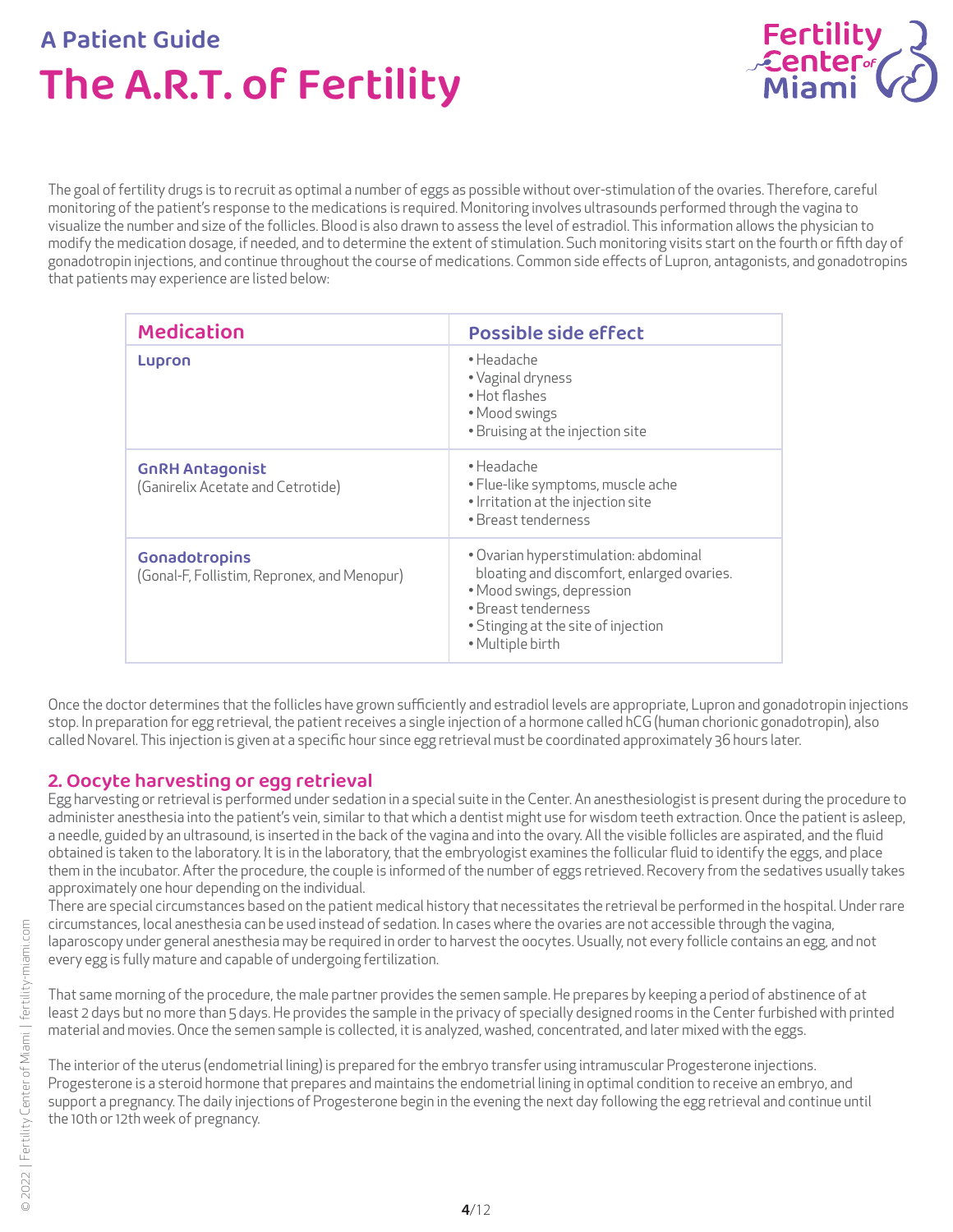# 3. Fertilization and Incubation

The following day ("day 1"), the embryologist examines the eggs under a microscope to verify that fertilization has taken place. In general, not all eggs will fertilize, and not all embryos that result will continue to develop. The fertilized eggs are kept in a special fluid called culture media. They will remain undisturbed in the incubator where they grow and divide into many cells. In situations where there is a high suspicion that the sperm might not penetrate and fertilize the egg, intracytoplasmic sperm injection (ICSI) may be performed.

# What is ICSI?

In some cases, including those of male infertility, the usual mixing of egg and sperm may not result in a fertilized egg. A technique termed ICSI (intracytoplasmic sperm injection) in which a single sperm is injected directly inside the egg with a microscopic needle, may offer a solution to those with male infertility. This technique is performed in the laboratory the day of the retrieval using mature eggs. We are unable to judge the genetic health of oocytes and sperm prior to fertilization, therefore, ICSI may result in the fertilization of an oocyte by an abnormal sperm. There are some reports of a less than 1% risk of abnormalities when ICSI is performed. In addition, if there is a genetic factor that is causing infertility, this may be transmitted to the offspring. Genetic testing of the developing embryo or fetus is recommended by the performance of either chorionic villus sampling or amniocentesis whenever ICSI is performed.

On "day 3" (three days following the retrieval of the eggs), the embryologist will examine the embryos and check the degree of development. This information

will help the embryologist and the physician determine whether to transfer the embryos that same day, or wait two additional days until the embryos reach the blastocyst stage.

# ICSI

Fertility<br>Eenter®<br>Miami

### What are Blastocysts?

Blastocysts are embryos that have developed for 5 to 6 days after fertilization. A healthy blastocyst is ready to hatch from its outer shell by the end of the 6th day and implant into the endometrial lining within 24 hours. Currently only about 20-40% of embryos mature into blastocysts, but those that do survive have a better chance to implant and develop into a baby. Why transfer blastocysts? Blastocyst culture can provide a natural selection of the best embryos instead of random selection among good quality embryos on "day 3". Blastocysts are a viable option whenever a good number and quality of embryos exist. When only a limited number of embryos are available on the third day, there is no advantage to continue culture to a blastocyst. Since blastocysts have a higher potential for implantation, fewer of them are transferred, generally two. Transferring fewer embryos translates into a lower risk for multiple pregnancy, and this is paramount for those couples that want to avoid selective reduction.



A human blastocyst

# 4. Embryo transfer

The embryo transfer takes place in a comfortable room while the patient lies on a special bed with stirrups. Anesthesia is not needed since only temporary, mild period-like cramping or no discomfort might be experienced. The partner or a family member can keep the patient company during the procedure. Use of perfumes should be avoided since it might be toxic to the embryos.

The morning of the transfer the embryologist and the doctor discuss with the patient the status of the embryos: the number of developed embryos, their quality, and number of cells of each one. A photograph of the embryos might be provided. At this point, the physician makes a final recommendation based on the patient's past history, age, stage of development of the embryos, and the patient wishes regarding selective reduction. Then the couple and the doctor make a joint decision regarding the number of embryos to be transferred. On the day of embryo transfer, the female partner is asked to sign the "Consent Form for Embryo Transfer and Disposition" confirming the number of embryos that the couple desires to transfer.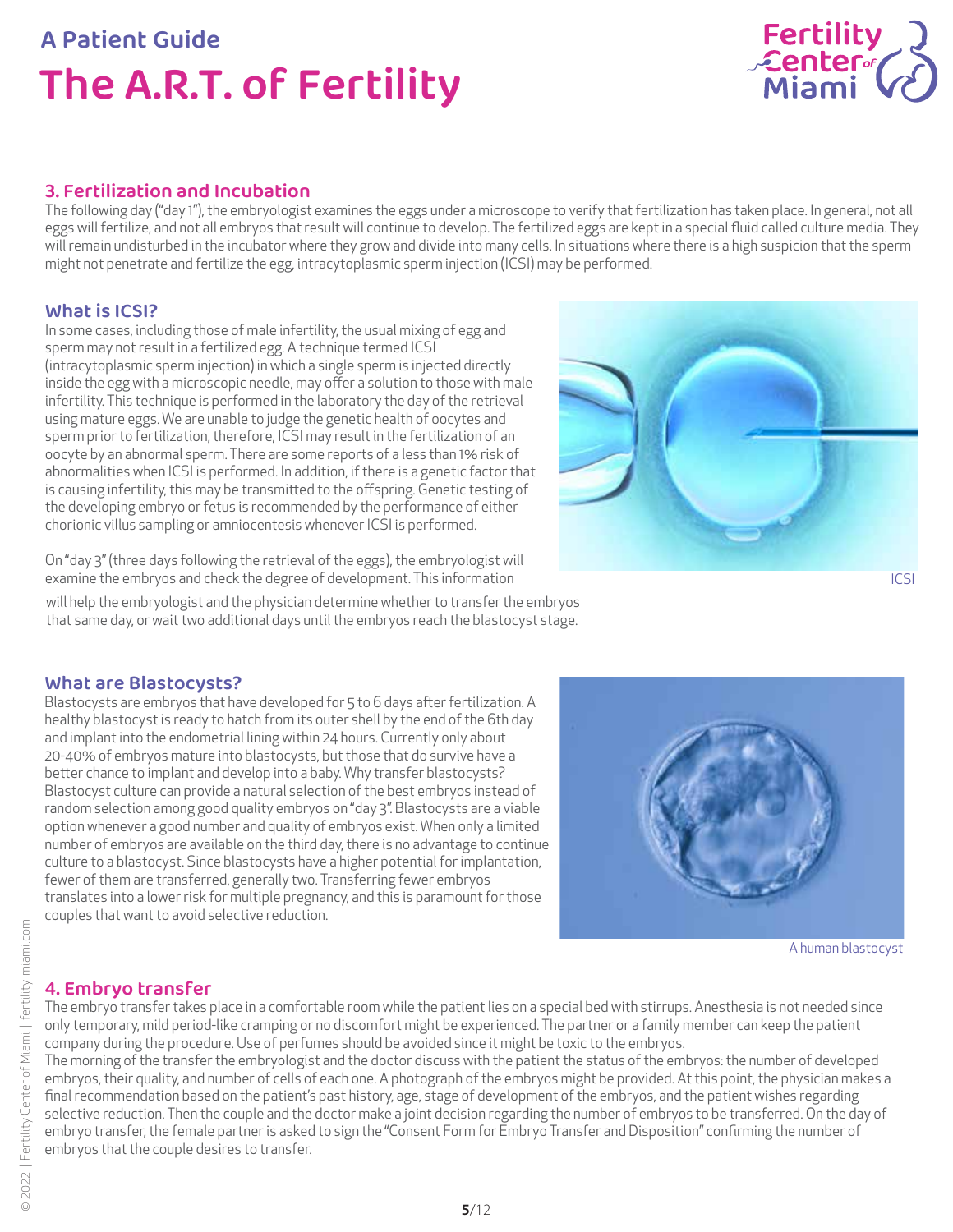

Prior to the transfer an ultrasound is performed through the vagina to chart the position of the uterus and measure the length of the cervix and the endometrial cavity. The doctor begins the transfer by placing a speculum in the vagina to help him/her visualize and thoroughly cleanse the cervix. First, a very thin catheter or tube is introduced through the cervix and into the uterus to assess any difficulties placing the catheter. This trial gives the doctor an opportunity to choose a technique for the smoothest transfer. Once the trial is completed, the embryos are brought from the laboratory inside a similar catheter and then placed gently inside the uterus.

Following the transfer, the patient lies for approximately one hour and then is sent home to rest for approximately 48 hours. Intense activities, strenuous exercises, and intercourse should be avoided until pregnancy tests results are known. Two weeks following the retrieval of the eggs a blood pregnancy test is performed. If pregnant, the patient continues Progesterone injections and returns for a pregnancy ultrasound two and a half weeks later. Once the ultrasound confirms a pregnancy inside the uterus, the patient is then referred back to their obstetrician for continued care and delivery.



After the delivery we will contact you to collect information regarding your health as well as the baby's and details of your delivery. We collect this data in order to track the outcome of the procedures we perform.

### How many embryos do I transfer?

The goal of IVF is to provide couples the best possible chance for pregnancy with the lowest risk for multiple pregnancy. When transferring embryos that have developed for 3 days, the Center recommends transferring 3 embryos, based on the knowledge that pregnancy rates increase, up to a point, as the number of embryos transferred per cycle increases.

With the advent of blastocyst culture, it is possible to transfer a smaller number of embryos while maintaining excellent pregnancy rates. Typically, 2 blastocysts are transferred on day 5. It is important to understand that the number of embryos transferred may vary from couple to couple depending on the quality, quantity, and stage of their embryos, patient's age and medical history; as well as their stance on selective reduction.

# Embryo disposition

When the transfer takes place on day 3, those embryos that are not transferred may be cultured for up to an additional two or three days until they reach the blastocysts stage. If they are of good quality, they may be frozen or cryopreserved if this option has been selected by the patient. When the transfer takes place on day 5, the embryos that are not transferred are cultured an additional day. The embryos that survive and continue to develop are cryopreserved. The embryos that do not continue to develop or degenerate are discarded. The physician and the embryologist will discuss embryo disposition for the embryos that remain. The patient may choose to cryopreserve surviving embryos of the extended culture or immediately discard any remaining embryos after the transfer.

# What is PESA or TESA?

PESA (percutaneous epidydimal sperm aspiration) and TESA (testicular sperm aspiration) are procedures that are performed to obtain sperm in certain cases of male infertility. PESA or TESA can be performed on men that have zero sperm counts due to either a sperm production problem or a blockage in their reproductive tract, such as the result of a vasectomy, congenital absence of vas deferens, or infection. Once a diagnosis of azoospermia (zero sperm count) has been made, we work closely with a urologist with specialized training in male infertility who will retrieve the sperm. The urologist will first perform an exam and further testing which may involve blood work and/or a testicular biopsy. The result of these studies determine which procedure is more appropriate and more likely to yield sperm.

While PESA is usually performed in our Center the morning of the egg retrieval, TESA may be done the day prior to the egg retrieval to allow in vitro maturation of immature sperm. With PESA, a small needle is placed into the epidydimis, which is a reservoir of sperm that sits atop each testicle, using local anesthesia. During TESA, sperm is obtained by means of a biopsy of the testicle. The sperm obtained from these procedures is then injected directly into the eggs (ICSI). The Fertility Center of Miami is proud to have announced on August 12, 1997, the birth of the first baby in Florida conceived with the aid of PESA.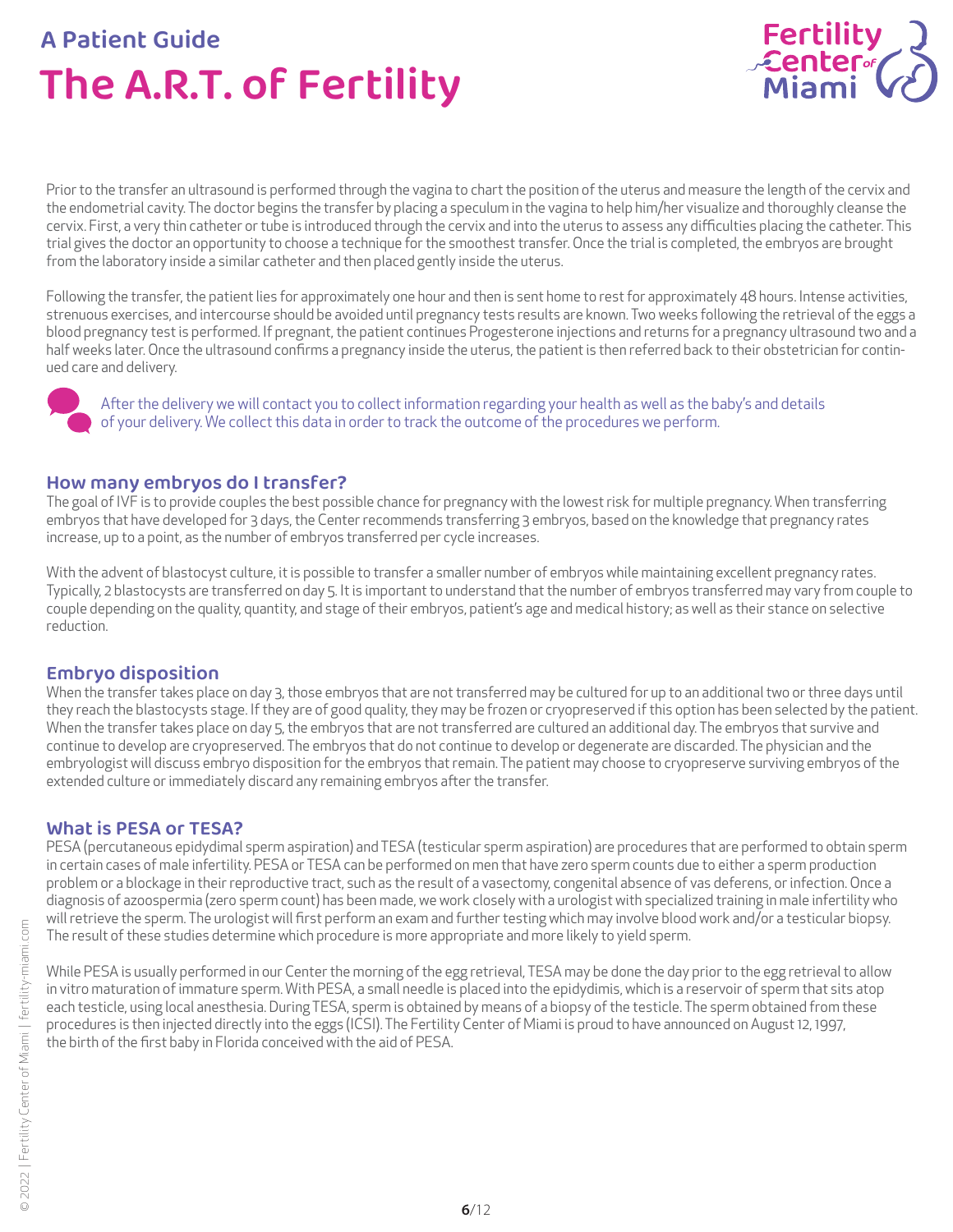

# What is Assisted Hatching?

When the embryo is ready to implant, it hatches out of the outer shell and begins to burrow in the uterus. Assisted hatching is a procedure performed by the embryologist under the microscope which involves making a small tear in the protective outer layer (zona pellucida) of an embryo to potentially increase the probability of embryo implantation. This would be recommended for embryos prior to day three transfer that have an appearance of a thickened outer layer when examined under the microscope. It may also be performed in women with a history of prior failed cycles of IVF, or in patients 37yrs. and older. It is commonly performed on thawed blastocyst embryos (in a cryopreserved embryo transfer cycle) prior to embryo transfer.



Patients prepare for assisted hatching by taking antibiotics and steroid Assisted Hatching Assisted Hatching Assisted Hatching

pills starting a day before the transfer and continuing for a total of 4 days. These measures are taken to protect the embryo from possible immune or bacterial assaults once they are transferred. Assisted Hatching as well as ICSI may damage the egg or embryo that may interfere with embryo development and implantation.

# What is PGD?

Pre-implantation genetic testing is a procedure that allows the testing of embryos in order to rule out genetic diseases or to determine their sex before they are transferred into the uterus. With PGD (pre-implantation genetic diagnosis) usually a single gene mutation is evaluated. In contrast, PGS (pre-implantation genetic screening) refers to testing the embryo for aneuploidy. This is done by determining if there is an imbalance in the number of chromosomes present. It also identifies if the embryo is male or female based on whether there are two "X" chromosomes (female), or one "X" and one "Y" chromosome (male. Patients who elect to have either PGS or PGD will most commonly have ICSI performed to achieve fertilization and minimize DNA contamination.

Pre-implantation genetic testing is accomplished by obtaining a biopsy of the syncytial trophoblastic cells on the fifth or sixth day of embryo development. The embryos are cryopreserved after biopsy at the blastocyst stage of development. Once the results have been reviewed with the patient, acceptable embryos are available to be transferred back in a programmed frozen embryo transfer cycle (FET cycle).

# POTENTIAL COMPLICATIONS OF ASSISTED REPRODUCTION TECHNOLOGIES

# Ovarian Hyperstimulation Syndrome

Mild hyperstimulation can be seen in up to 10 to 20 % of women undergoing treatment. In most cases, the ovaries are slightly enlarged, causing mild abdominal tenderness and bloating. However, in a very low percentage of patients, severe hyperstimulation can occur. The ovaries can increase in size in some cases causing fluid to accumulate around the ovaries, dehydration, swelling of the abdomen, and tenderness. Rare cases of blood clots, ovarian twisting, chest and abdominal fluid collection have also been reported. Bed rest and hospitalization with careful monitoring of fluids is sometimes required when severe hyperstimulation occurs. Ovarian twisting or torsion may require surgical intervention. Complications of surgery may include the need for blood transfusion, loss of part of or all of an ovary, secondary adhesion (scar) tissue formation, and the compromise of future fertility. The increased risk of blood clots (thrombotic events) , although rare, can compromise the blood supply to vital organs, causing serious problems including strokes, heart attack, and long term disability.

Hyperstimulation symptoms tend to resolve in 7 to 10 days, however if the patient becomes pregnant, the condition can last 4 to 6 weeks. The key to controlling the hyperstimulation syndrome is in its recognition and prompt medical intervention. Therein lies the importance of frequent office visits for ultrasounds and blood test throughout the stimulation period so that the physician may adjust medication dosages as needed and assess the patient.

# Surgical Risks

Egg retrieval by ultrasound guidance is a minor surgical procedure that allows most patients to return to work the following day. Mild abdominal pelvic discomfort is common following oocyte retrieval, and usually relieved with over-the-counter analgesics. Removing the eggs with a special needle entails a slight risk of bleeding, infection, and damage to the bowels, bladder, or nearby blood vessels. Excessive bleeding may require a blood transfusion. Approximately 1 patient in 1,000 will require major surgery to repair damage from complications related to eggs retrievals. Surgical intervention could result in the removal of an ovary, or the development of scar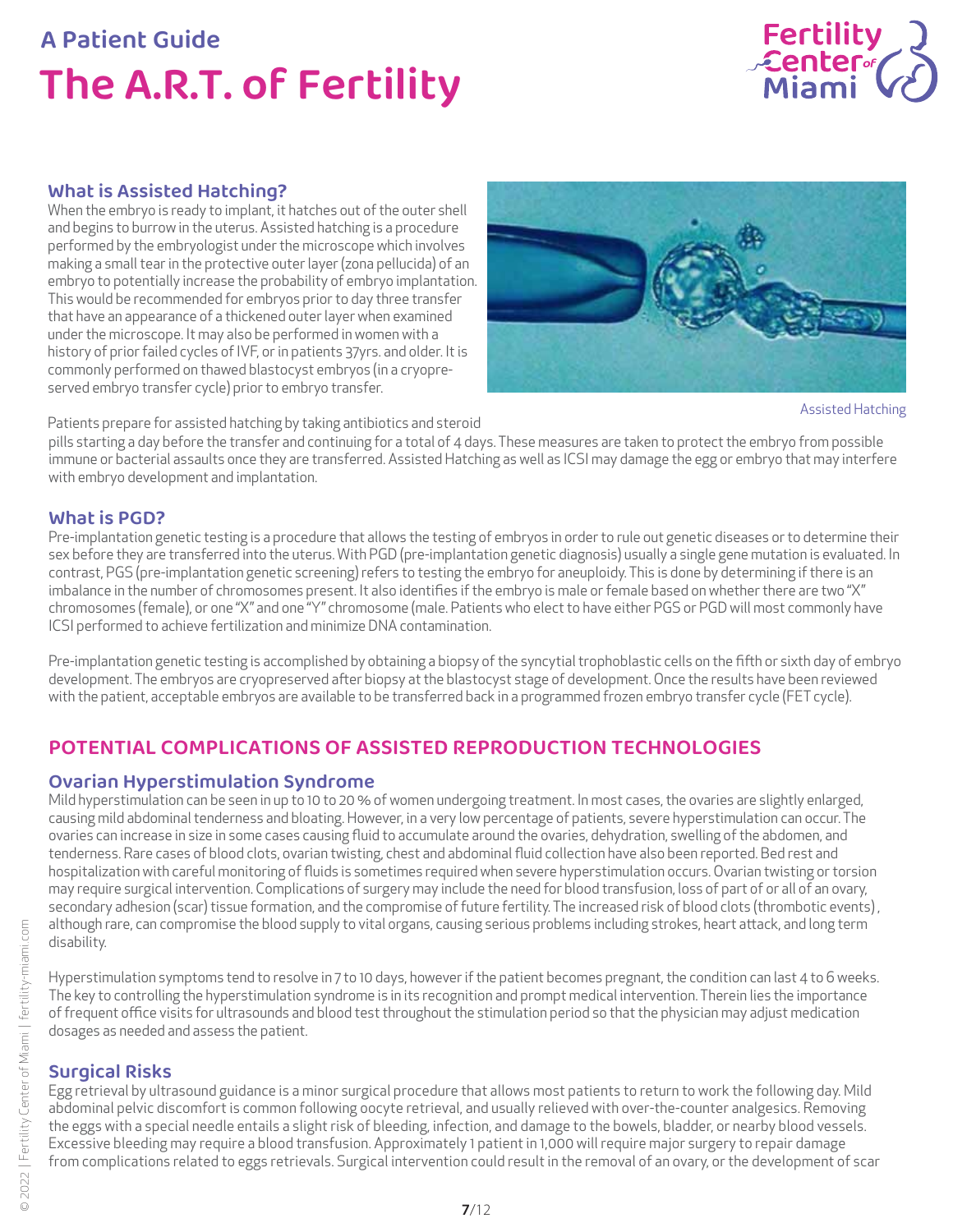

tissue that could limit future reproduction. Severe pelvic infection could result in scar tissue that could interfere with future reproduction. Ultrasound guidance, however, aids the highly skilled physician to visualize the ovaries and as well as surrounding organs to perform the retrieval with the outmost care. Our patients are carefully monitored after the procedure to promptly detect possible complications. All patients also receive intravenous antibiotics during the egg retrieval to reduce the risk of infection. The combined use of these preventative measures have been extremely effective at preventing the occurrence of pelvic infection.

# Complications of pregnancy

Even when a pregnancy occurs as a result of IVF, there are risks of miscarriage, ectopic pregnancy, and genetic defects. Also, all risks usually associated with pregnancy are still present. In some studies, the use of IVF has been associated with an increase in preeclampsia, gestational hypertension, placental abruption, placenta previa, and risk of cesarean delivery. Although embryos are transferred into the uterus, ectopic (tubal) pregnancy can occur.

# Multiple pregnancy

There is a potential for multiple pregnancy whenever more than one embryo is transferred into the uterus. Most of the multiple pregnancies are twins, but triplets, quadruplets, and more have been described. Increased risk of monozygotic twinning (splitting of a single embryo) has also been noted. Multiple pregnancies are much more complicated and often associated with an increased risk for miscarriage, premature labor and delivery, cesarean section, and other obstetrical and neonatal complications. When greater than a twin gestation occurs, selective reduction is highly recommended. The risks of performing a selective reduction procedure include infection, and potential miscarriage of the remaining fetuses. This risk needs to be balanced against the risk of preterm delivery and its complications such as mental retardation.

# Birth Defects

The vast majority of babies conceived as a result of assisted reproductive technologies, such as ICSI, IVF and IUI are perfectly normal, healthy, and free of birth defects. The Center for Disease Control reports that about 3% of babies in the U.S. are born with birth defects. The scientific literature reports a two- to four-fold increase in birth abnormalities associated with assisted reproductive technologies when compared to spontaneously conceived babies from fertile couples. In this context, the word "associated", does not imply that the cause of birth defects are from the assisted reproductive technologies employed.

A recent study published in the New England Journal of Medicine in May 2012 based on the South Australia birth registry found "the risk of birth defects associated with IVF was no longer significant after adjusted for parental factors". This included fresh IVF cycles, and frozen embryo transfer cycles from both IVF and ICSI procedures. There was an increase noted in those patients who had fresh ICSI embryos transferred, but it was uncertain if this was a direct effect of the performance of ICSI, or differences in a male infertility factor that lead to the use of ICSI that underlies the association. Further studies are needed to better clarify the association and to potentially determine a cause and effect relationship.

So what are the causes of birth defects? While the causes of most birth defects are unknown, studies show that smoking, alcohol, certain medications, drug abuse, and obesity increase a mother's risk of having a child with a birth defect. In addition, couples with a history of infertility are at higher risk of having a child with a birth defect compared to the fertile population, and this risk is evident whether they conceive naturally or by assisted reproductive technologies. Some medical experts also suggest that because pregnancies from IVF are monitored much more closely than spontaneous pregnancies, subtle abnormalities may be detected that otherwise would have gone undetected.

Despite these findings, the absolute risk of any individual birth defect remains low. To date, there is no scientific evidence that any of the assisted reproductive techniques, including ICSI, IVF, IUI, and hormone stimulation, cause birth defects.

# Psychological Risks

Couples undergoing assisted reproduction procedures have described the experience as an "emotional roller coaster". The treatments are time-consuming and costly. Couples may become frustrated, angry, and resentful in their quest for pregnancy. At times, these feelings can lead to depression and feeling of low self-esteem; especially in the immediate period following a failed attempt at pregnancy. The support of family members and friends is very important at this time, however some couples may wish to seek psychological counseling as an additional means of support. Our Center has available experienced psychologists specializing in infertility to help couples deal with the grief, tension, and anxieties associated with assisted reproduction treatment.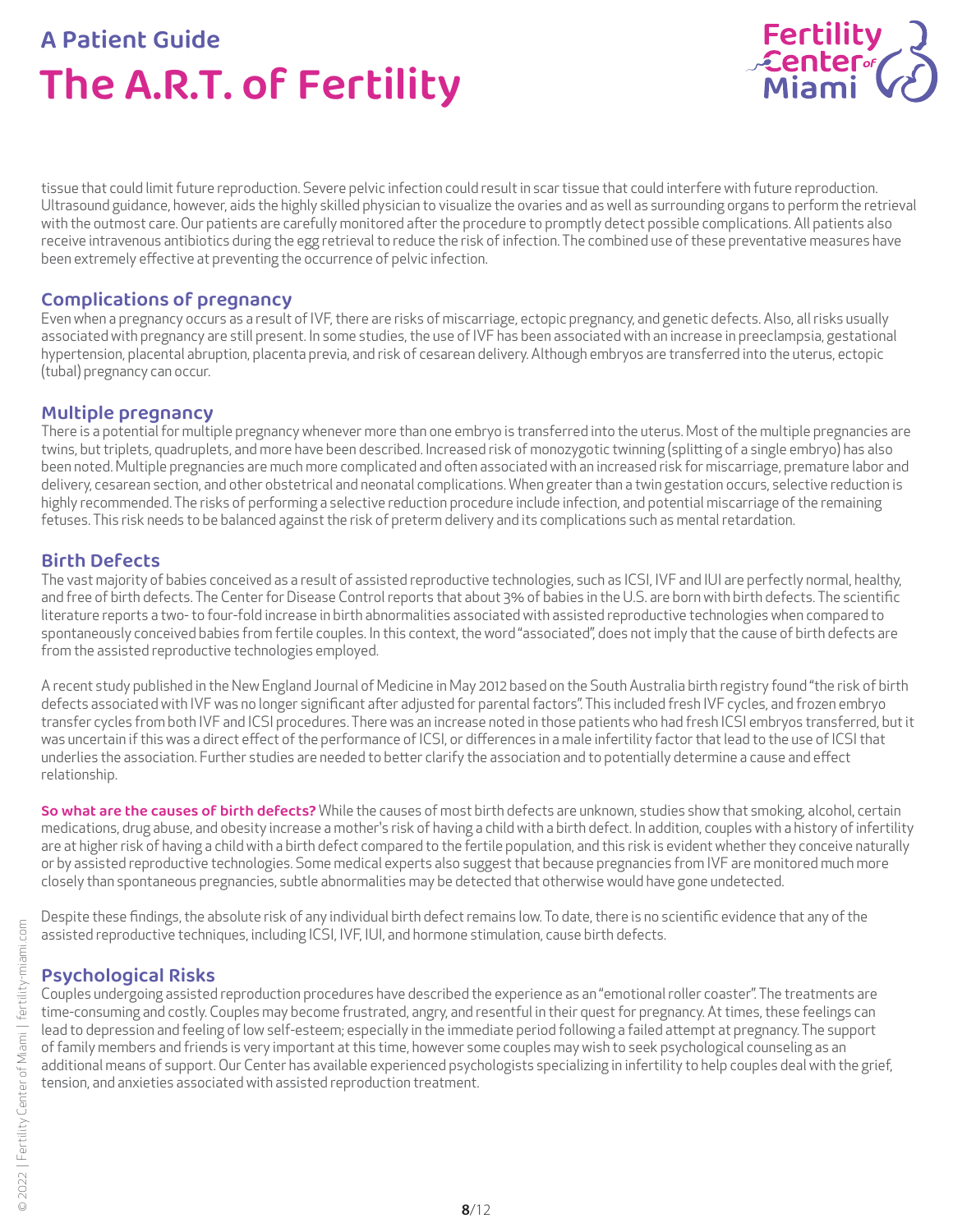

# EMBRYO CRYOPRESERVATION

The number of eggs harvested often present the opportunity to produce more embryos than can be transferred at one time. Couples have the option to freeze (cryopreserve) and store these extra embryos for future use, in the event that the cycle of treatment should fail or additional children are desired. The use of cyopreserved embryos eliminates the need for another egg retrieval and the use of gonadotropins. Generally, embryos are frozen following an egg retrieval and embryo transfer, but in some situations the embryos may be frozen before an embryo transfer takes place. Embryos may be suitable for freezing at different stages of development. They may be frozen following initial fertilization at the pronuclear stage of development (soon after fertilization), following cleavage at the cell stage of development (days 1-4), or at later stages such as the blastocyst stage. The embryologist evaluates each patient individually and makes the determination as to which embryos are suitable for cryopreservation, and at what stage to freeze them. In general, not all embryos are of good enough quality to freeze. Those embryos that are not suitable for cryopreservation are discarded. Embryos that are suitable for freezing are exposed to a special freezing medium called a cryoprotectant. They are placed in either small tubes or straws which are then cooled to subzero temperatures. They are then stored in liquid nitrogen until they are thawed at a later date.

Despite the fact that cryopreservation of human embryos is well established, it is possible that at the time of thawing, none of the embryos will survive and therefore no embryos will be available for transfer into the female partner's uterus. When thawed embryos are transferred into the uterus, pregnancy rates are lower than that of a fresh embryo transfer cycle. Studies of pregnancies resulting from the transfer of frozen human embryos have failed to demonstrate either an increased risk of complications during the pregnancy or birth defects in the offspring. However, the possibility of presently unforeseen risks cannot be completely eliminated. It is also unknown how long embryos can be safely stored prior to embryo transfer. Embryos are frozen and stored initially at our Center for a period of one (1) year, after which, they are transferred automatically to a facility for long-term storage, unless the couple chooses to utilized them to attempt a pregnancy or to discard them before the 12 month period has lapsed.

# FROZEN EMBRYO TRANSFER

A frozen embryo transfer treatment involves thawing embryos and transferring them into the uterus. In most cases, embryos are cryopreserved at the blastocyst stage of development, while less often embryos are frozen at the pronuclear or cell division stage. Embryos in the pronuclear stage are better placed into culture for an additional few days after thawing. In this manner, embryos will either continue developing or degenerate, according to their quality, enabling the embryologist to select the best embryos for embryo transfer. In order for embryos to be able to implant, they must be transferred into the uterus during a specific time frame during which the uterus is receptive. Hormone replacement treatment prepares the uterus for transfer of the embryos at the most optimal time.

After the transfer, a pregnancy blood test is performed in the same fashion as a regular IVF cycle. Continued hormonal support with patches and injections are essential during this cycle of treatment. When a patient becomes pregnant, hormonal support continues throughout the 10th to the 12th week of pregnancy.

# 1. Maturation of the Endometrial Lining

In a natural cycle, growth of the endometrium results from estrogen stimulation from the ovary. In the first half of a menstrual cycle, while the egg is developing, the cells which surround the oocyte produce the hormone estrogen. At midcycle, following a Luteinizing Hormone (LH) surge, ovulation occurs and the ovary produces progesterone. Progesterone changes the endometrium so that it matures and produces substances critical to the embryo in preparation for its implantation. The optimal time to transfer a thawed embryo is based on coordinating the development of the dividing embryo with the appropriate maturational changes within the endometrial lining. The maturity of the endometrial lining is determined relative to the LH surge and the day of suspected ovulation. Since on a natural cycle, this is often difficult to identify, most embryo transfer procedures will be programmed with a medicated hormone replacement cycle.

### The Hormone Replacement Cycle

Patients are usually placed on Lupron to down regulate the pituitary gland. This medication is given by subcutaneous injection and initiated one week after natural ovulation takes place or while the patient is on oral contraceptives. Patients that begin Lupron without the use of hormonal contraception are advised to use barrier contraception during the cycle to avoid an inadvertent pregnancy while taking this drug. The patient should expect a normal menstrual flow about seven to fourteen days after the initiation of Lupron. Lupron is continued daily until the middle of the hormone replacement cycle.

Estrogen in the form of a transdermal patch (Vivelle, Estraderm) is begun once a pelvic ultrasound and blood test are completed to confirm that the lining has shed and the ovary is suppressed. In some cases, estrogen is given by mouth (Estrace), or by intramuscular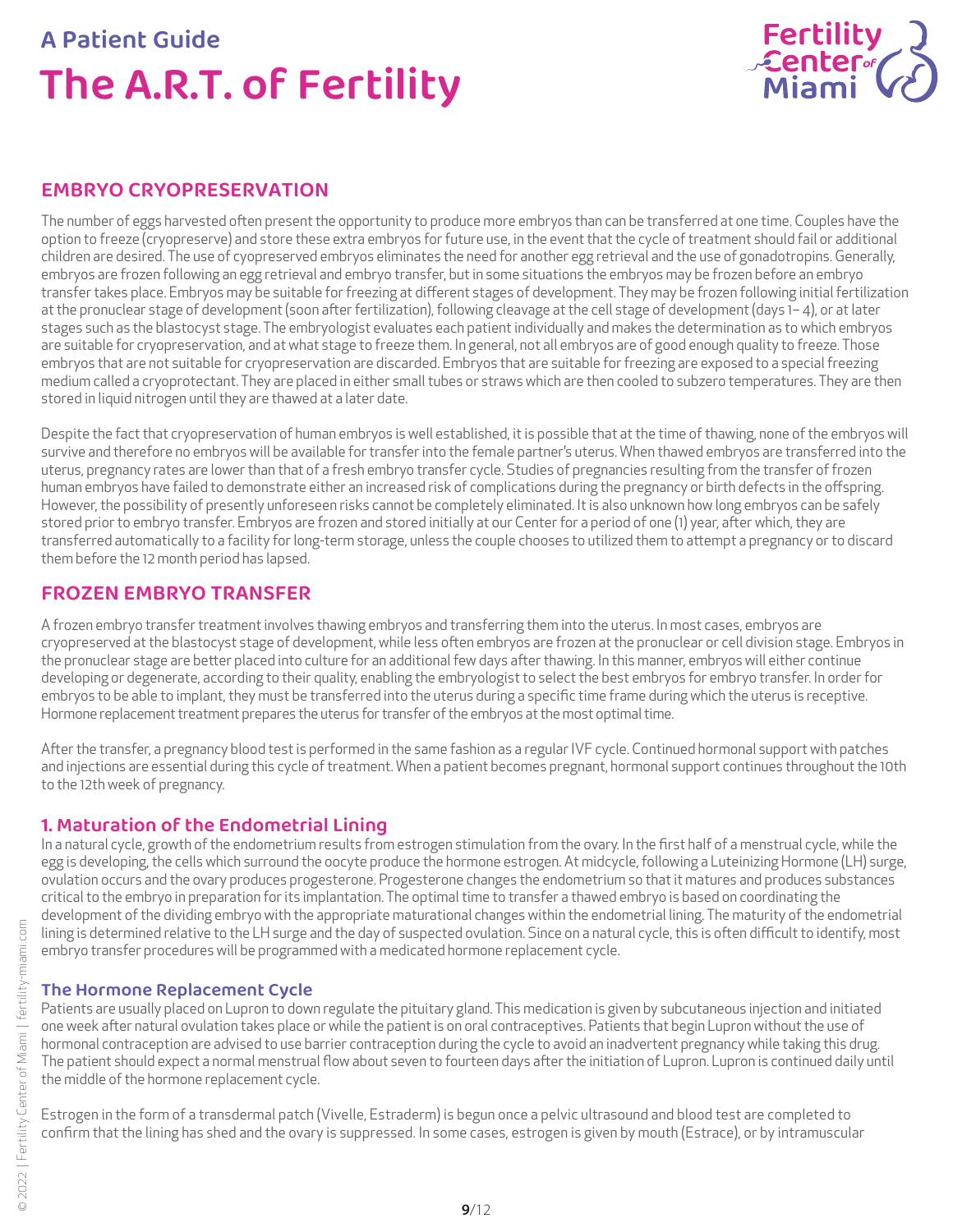

injection. No matter the route of administration, the dosages will change in order to recreate similar blood levels of estradiol that would normally be seen naturally without the use of medications. After approximately two weeks, an ultrasound and blood test are performed to ensure that the lining has developed sufficiently to progress to the second phase of medications (luteal phase). If inadequate growth is seen, the dose and number of days of estrogen stimulation may be increased. Progesterone is then used to support the endometrial lining and produce its necessary changes. Progesterone is usually administered by daily intramuscular injections. If the use of progesterone in oil is contraindicated (i.e. allergy, infection, poor tolerance), consideration for using either a progesterone vaginal gel or tablets can be considered.

In most hormone replacement cycles, blastocysts will be transferred on the twentieth day of hormonal treatment. Blood tests for estradiol and progesterone are usually performed on two occasions in the luteal phase to ensure an adequate absorption and effect of the hormonal treatment. In most cases, patients are instructed to use baby aspirin throughout the cycle. In addition, an antibiotic and steroid are usually prescribed around the time of transfer to minimize the inflammatory response of the endometrium.

### Side Effects of Hormonal Replacement

Most patients using low dose estrogen and the medications above do not experience side effects or complications. Reported side effects of these medications (Lupron, estrogen, and progesterone) include nausea, bruising or redness at the site of the injection, vomiting, hot flashes, headaches, mood swings, joint pains and visual symptoms. An allergic reaction to any of these drugs can occur, and would necessitate changing medications. A rarer complication of estrogen administration is the increased risk of hyper-coagulation with the formation of blood clots (thrombosis). Blood clots can compromise the blood supply to vital organs and increase the risk of stroke, heart attack and serious long-term disability. Infection in the skin (cellulitis, or abscess formation) can occur at the injection site requiring antibiotics.

# 2. Thawing of the Cryopreserved Embryos

On the day of embryo transfer, the cryopreserved embryos are removed from the storage tank and thawed. The thawed embryos are either transferred immediately or continued in culture for transfer at the equivalent of the cell stage or blastocyst stage of development. When thawed, each embryo is evaluated to determine whether the embryo is potentially viable and whether an embryo transfer procedure should take place. Those embryos felt un-suitable for transfer are discarded. Even though embryo cryopreservation is a well-established procedure, some or all of the embryos may not survive or may be lost during freezing, thawing or transfer. If embryos have been stored at a facility other than the Fertility Center of Miami, the patient must ensure that appropriate arrangements are made in a timely fashion to transfer the custody of those embryos from that facility to FIVF.

### Number of Embryos to Thaw

In general, embryos are cryopreserved in either straws or vials, each containing between one and three embryos. The decision of how many to cryopreserve in each vial is dependent on embryo quality, and the number of embryos available for freezing. The chance of a successful pregnancy following the transfer of cryopreserved embryos is related to the number and quality of embryos which are transferred. In order to maximize the patient's chances of getting pregnant, it may be necessary to thaw multiple vials of cryopreserved embryos to obtain a few optimal embryos to transfer. In general, 95% of embryos survive the freeze/thaw events. On rare occasion, all the embryos within a single vial will not survive. The decision of how many embryos to thaw will be made by a physician in conjunction with the laboratory personnel of the Center and the patient.

### Number of Embryos to Transfer

Increasing the number of embryos that are transferred will increase, up to a certain point, the chances of pregnancy, but also increase the risk of a multiple pregnancy (e.g. twins, triplets). On the day of embryo transfer, the physician will discuss with you the results of the embryo thaw and make a recommendation on the number of embryos to transfer. On the day of embryo transfer, the female partner is asked to sign the "Consent Form for the Transfer of Thawed Cryopreserved Embryos" confirming the number of embryos that the couple desires to transfer.

# 3. Embryo Transfer

Patients are requested to have a moderately full bladder at the time of embryo transfer. This helps to straighten the angle between the cervix and uterus making the actual transfer procedure a bit easier. In those patients who have a uterus which is retroverted (tilted back), this is less important. In some cases, assisted hatching will be performed on the embryo if it is not already beginning to "hatch" out of its shell. Assisted hatching is performed under microscopic guidance whereby using fine instruments, the zona pellucida (or shell) of the embryo is thinned by the application of a dilute acidic solution. While it is our belief that in select circumstances his may be helpful for the implantation of the embryo, it is still controversial whether performance of this technique increases the chance of a successful pregnancy following IVF treatment. An ultrasound is performed on all patients immediately prior to the embryo transfer. This allows the physician to recheck the endometrial length to determine where to place the embryos within the cavity. A speculum is then placed in the vagina, and the cervix washed and cervical mucus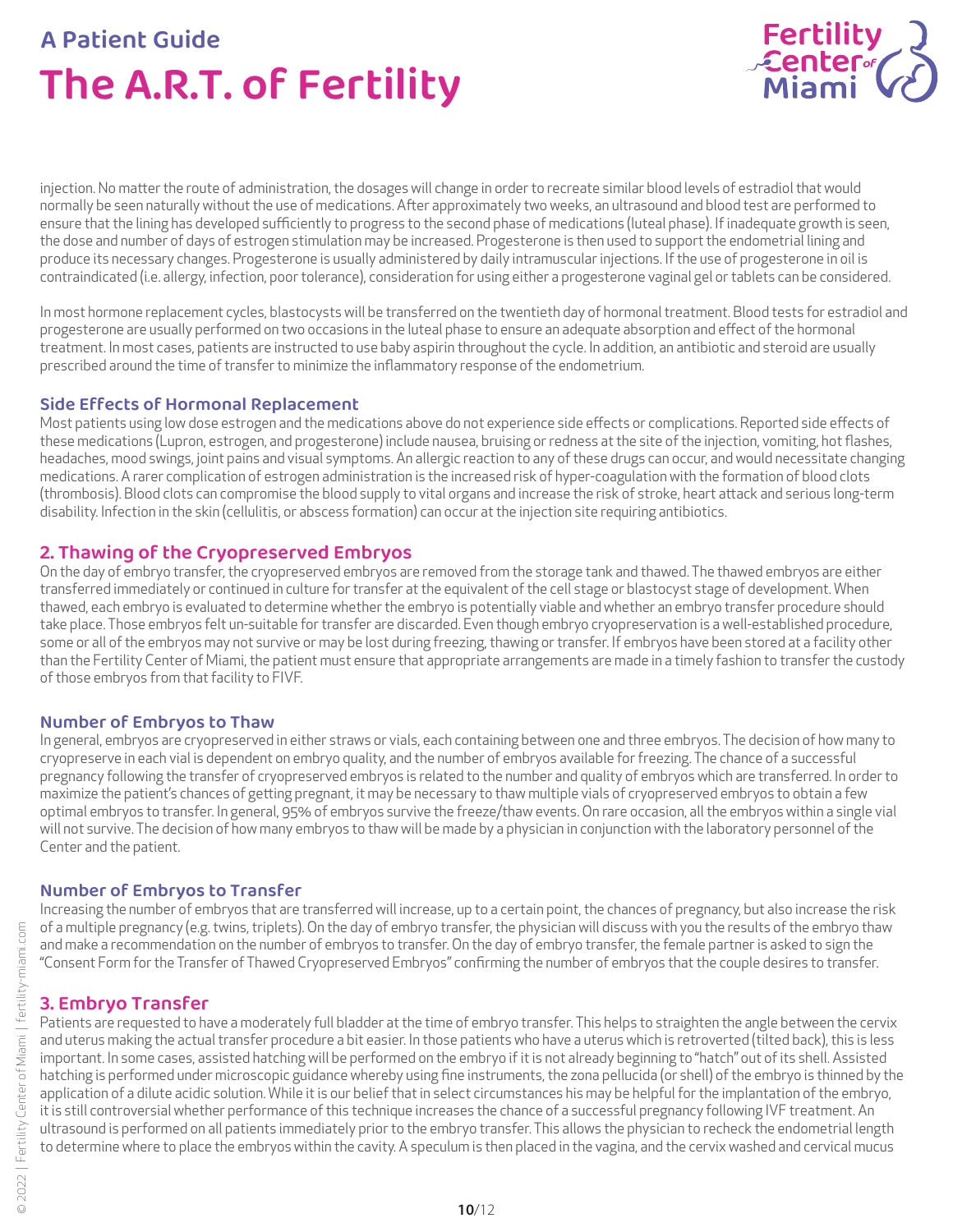

teased from the cervical canal. A "mock" embryo transfer is then performed to ensure that the soft tip catheter can pass the junction between the cervix and uterus. This also helps the physician decide which catheter to select for the embryo transfer. In some situations, the physician may elect to monitor the transfer with trans-abdominal pelvic ultrasound. The embryologist brings the embryos to the embryo transfer suite and the actual embryo transfer is performed. This usually occurs without any patient discomfort or symptoms. The catheter is then returned to the laboratory for microscopic evaluation to ensure that all the embryos have been deposited in the uterus and none are stuck in the catheter. In the rare case of a retained embryo, a repeat transfer will take place. The patient is then returned to the supine position and asked to rest for about an hour before going home. Patients are advised to have minimal activity and remain in bed or similar environment for approximately forty-eight hours. Thereafter, patients can resume normal activity, but are asked to refrain from coitus. A pregnancy test is performed nine to eleven days later.

### Post Pregnancy Test Treatment

If the pregnancy test is positive, the patient continues estrogen and progesterone medications. Depending on the level, a repeat test may be performed two to four days later. Blood tests are performed weekly to both insure that the patient is absorbing and taking her medications properly, and to assess the presence of placental hormone production. Between the ninth and twelfth week of gestation, a shift takes place in a normal pregnancy whereby the hormones that are needed to support the pregnancy (estrogen and progesterone) are made less by the ovary and more and more by the growing placenta. By the end of the first trimester, a woman's ovaries are no longer needed to support the continued development of the embryo. When using a programmed hormone replacement cycle, the ovaries have been "turned off". As such, the hormones estrogen and progesterone which are being given are acting in place of the ovaries. When there is evidence that these hormones are being produced by the placenta, the dosages prescribed are gradually decreased and then discontinued. Usually medications are discontinued by the fourteenth week of gestation.

An ultrasound is performed between the sixth and seventh week of pregnancy to ensure the location and number of gestational sacs. Once fetal cardiac activity is documented, the patient is referred back to their obstetricians for continued care. The obstetrical management of the patient is left to the obstetrician, but we will continue to monitor weekly hormone levels and make modification to the hormonal replacement regimen until all medications have been discontinued.

# POTENTIAL COMPLICATIONS OF FROZEN EMBRYO TRANSFER

Complications of a thawed cryopreserved embryo transfer cycle include those outlined previously for the medications, and those outlined in the IVF section. In addition, embryos may not survive and be available for embryo transfer. The risk of a multiple pregnancy (including monozygotic twinning) is increased particularly when more than one embryos is transferred. Common events associated with pregnancy include the occurrence of miscarriage and less frequently a tubal (ectopic) pregnancy. In some inconclusive studies, IVF has been associated with an increase in preeclampsia, gestational hypertension, placental abruption, placenta previa, and the risk of cesarean delivery.

Most infants born as a result of a cryopreserved embryo transfer cycle are normal. The rate of congenital abnormalities is not different from those babies conceived with IVF or naturally. Genetic abnormalities, as well as mental retardation, and structural abnormalities may occur in babies conceived with IVF, in babies conceived as a result of cryopreservation and thawing, as well as in those conceived naturally.

# WHAT IS SELECTIVE REDUCTION?

Selective reduction is a procedure that is used when multiple embryos have implanted as the result of assisted reproductive technologies. The procedure is usually performed between 9 to 12 weeks gestation to selectively abort the extra embryos. Selective reduction is performed by a perinatologist on an outpatient basis by inserting a needle guided by ultrasound either through the abdomen or vagina to inject potassium chloride into the fetus. The incidence of miscarriage associated with this procedure is felt to be 4 to 5 %.

The decision of whether or not to undergo selective reduction can be a traumatic one, and couples who have invested time and effort to achieve pregnancy may often be unprepared to make this choice. If this procedure is morally or ethically unacceptable, then the number of embryos transferred should be strictly limited. It is helpful for couples considering selective reduction to undergo professional counseling prior to the procedure.